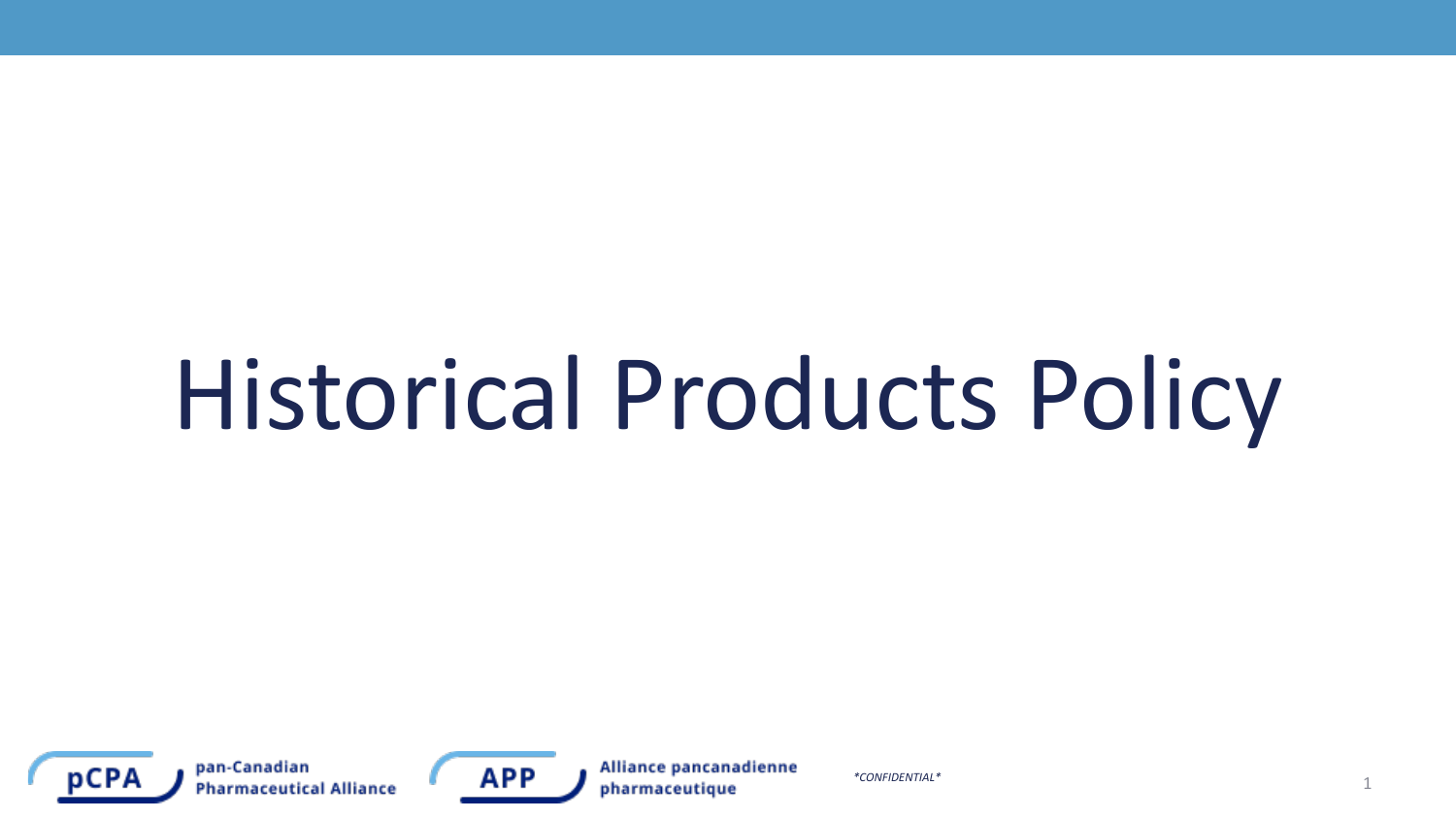#### **Historical Products Policy**

- pCPA and CGPA have collaborated to develop a policy that addresses concerns regarding assessments for generic products whose brand reference product has been cancelled postmarket.
- This policy will come into effect on April  $1<sup>st</sup>$ , 2022.
- It is a pilot program that will be reviewed on an ongoing basis to determine efficiency and effectiveness.



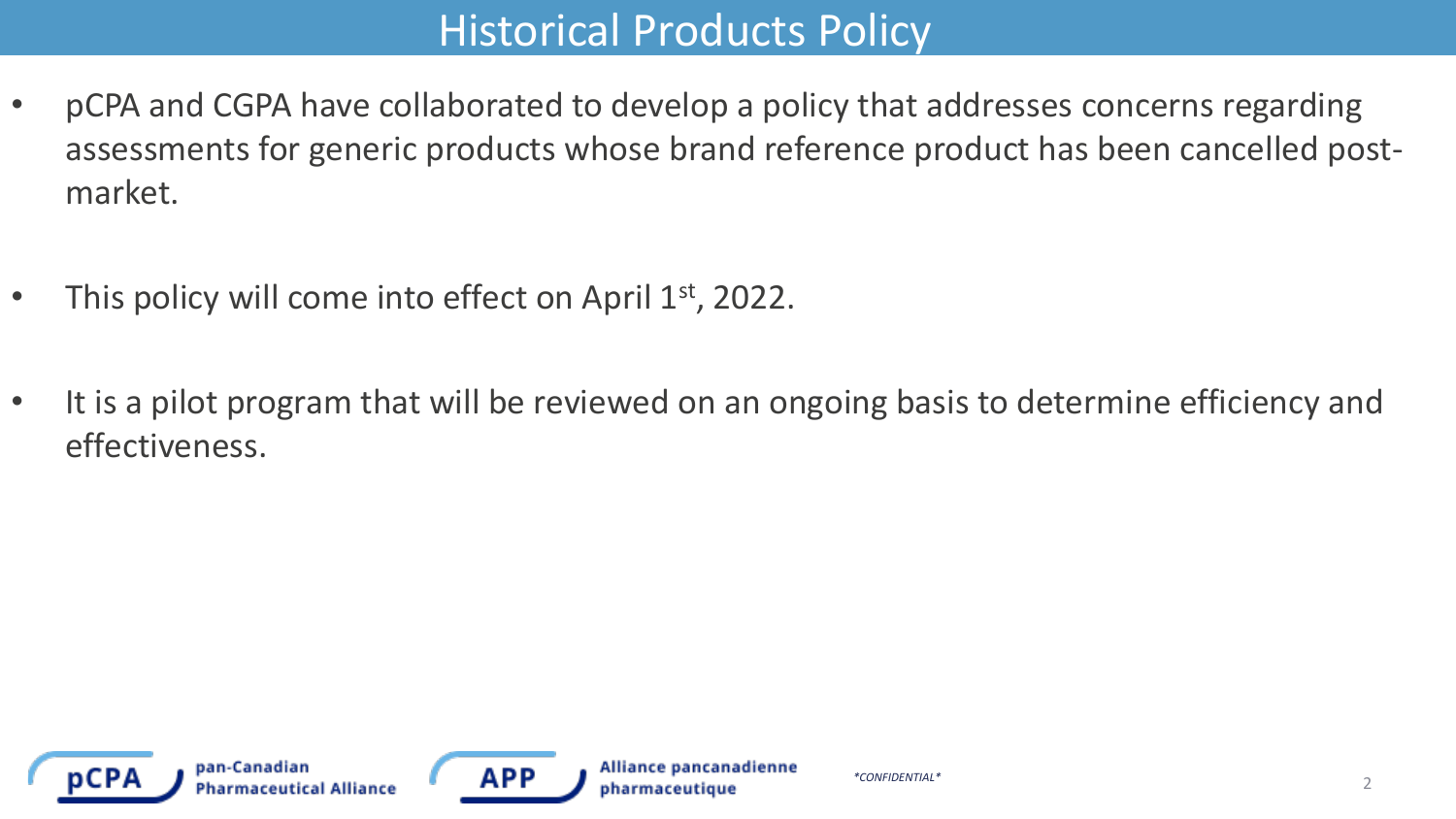# Historical Products Policy Scope

- The Tiered Pricing Framework will continue to be applied to all submitted generic assessments
- For generic products whose Brand Reference Product meets specific criteria, and who are in a drug category which has not previously undergone pCPA assessment, a maximum price reduction relative to existing generic pricing will be applied
- In order to be eligible for this maximum price decrease, the related Brand Reference Product:
	- Must be classified as Cancelled Post-Market (CPM) according to the Health Canada Drug Product Database.
	- CPM status must be effective on or before April 1, 2014.



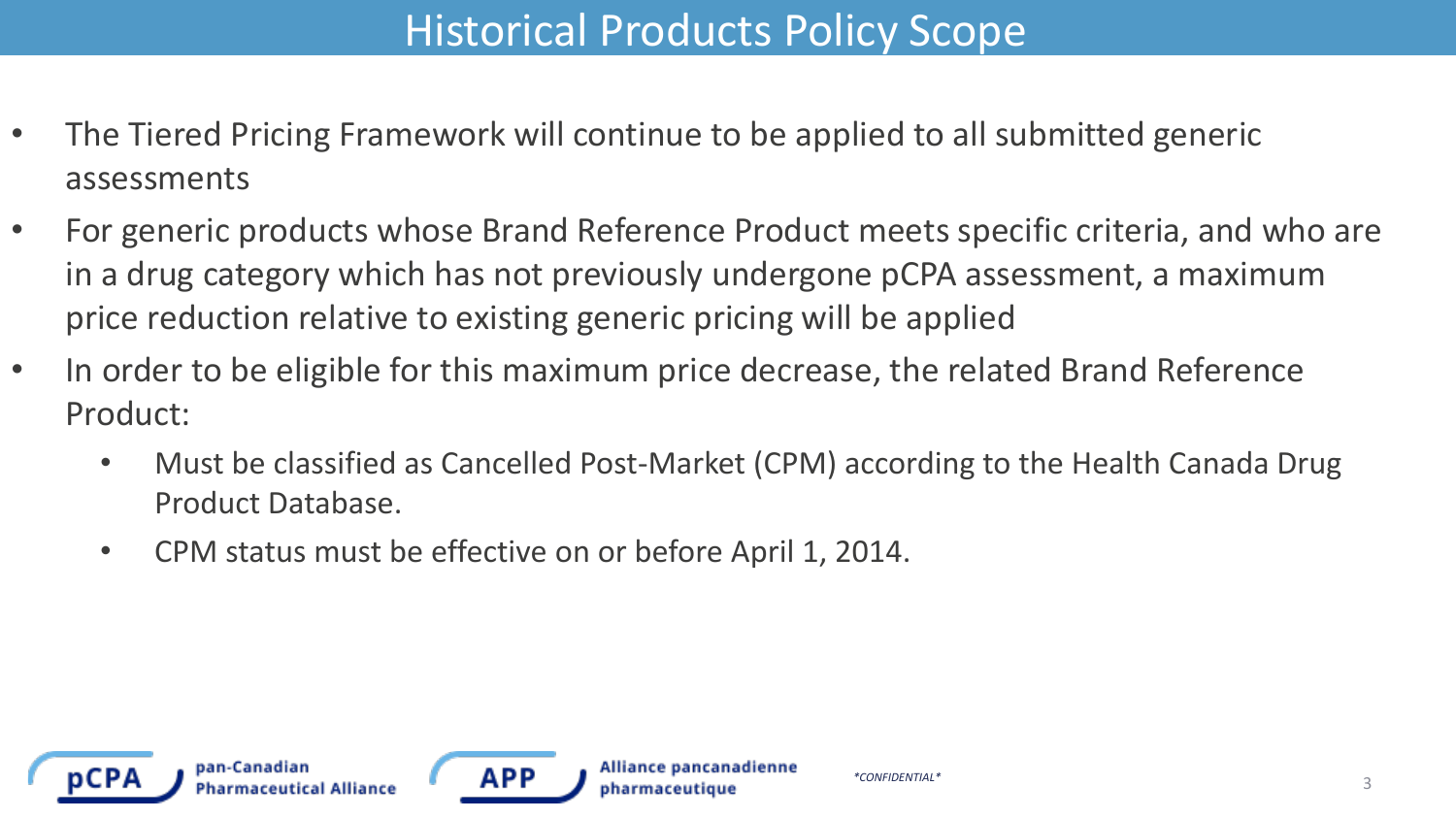#### Maximum Price Reduction

The TPF would apply however the **maximum decrease in price** relative to current generic prices would be as outlined below:

| # of current generic<br>competitors | <b>Assessed Tier</b> | <b>Maximum Price Reduction</b>              |  |  |
|-------------------------------------|----------------------|---------------------------------------------|--|--|
| $\overline{0}$                      | Tier 1               | Not addressed by Historical Products Policy |  |  |
|                                     | Tier 2               | Less than or equal to $10\%$ <sup>1</sup>   |  |  |
| 2 or more                           | Tier 3               | Less than or equal to 30% <sup>1,2</sup>    |  |  |

**(1)** *Assessed relative to the current generic price in the existing "sequence" of jurisdictions* **(2)** *Not subject to "repeated" price decreases once Tier 3 price is established in TPF*



pan-Canadian **Pharmaceutical Alliance** 



Alliance pancanadienne pharmaceutique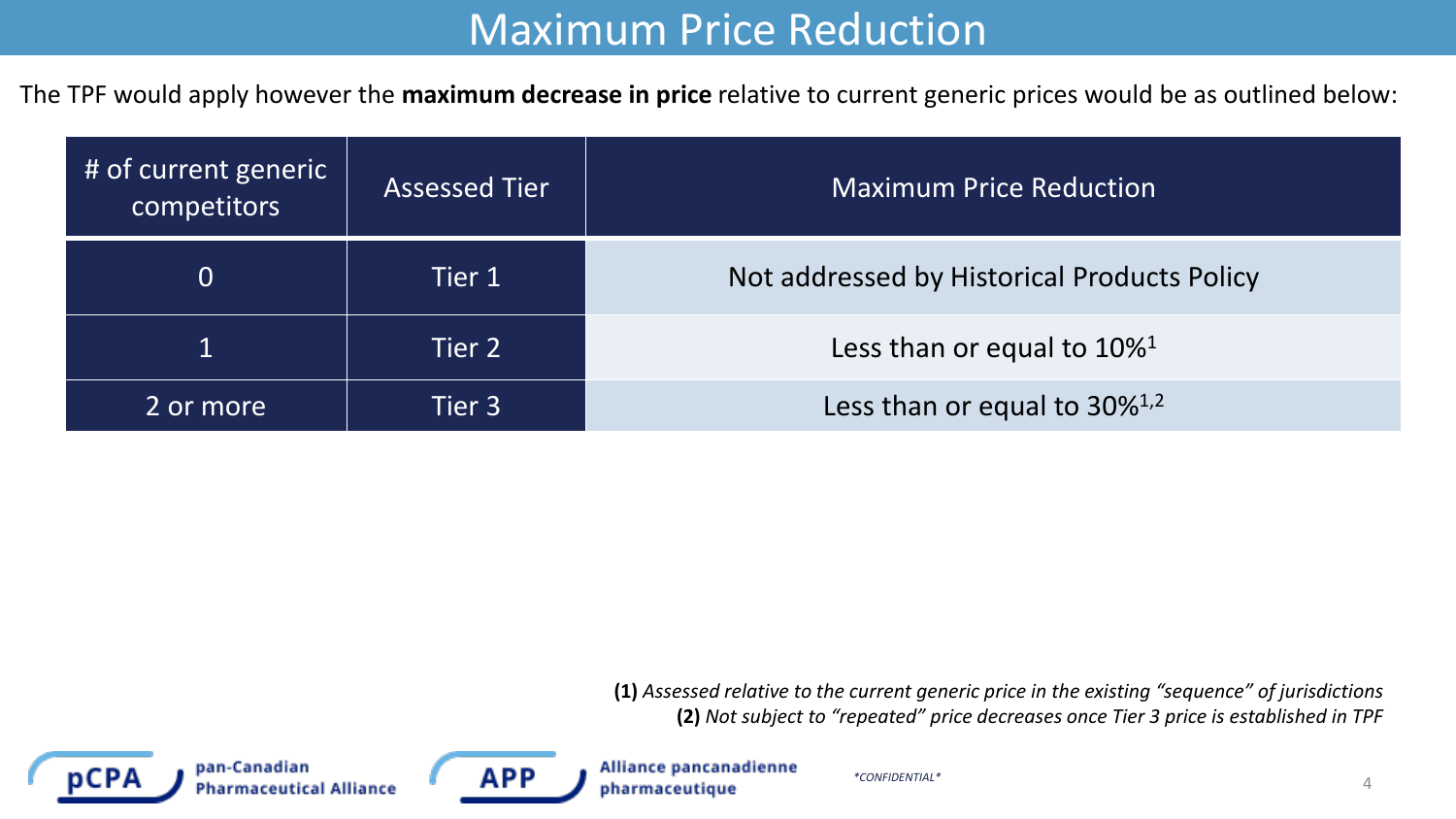#### Market Entry: TPF & Historical Product Policy

#### **New entrant brings price category into the TPF** *Pricing Category is already Pricing Category is already*



pCPA

pan-Canadian **Pharmaceutical Alliance** 



Alliance pancanadienne pharmaceutique

\*arrows indicate new generic entrant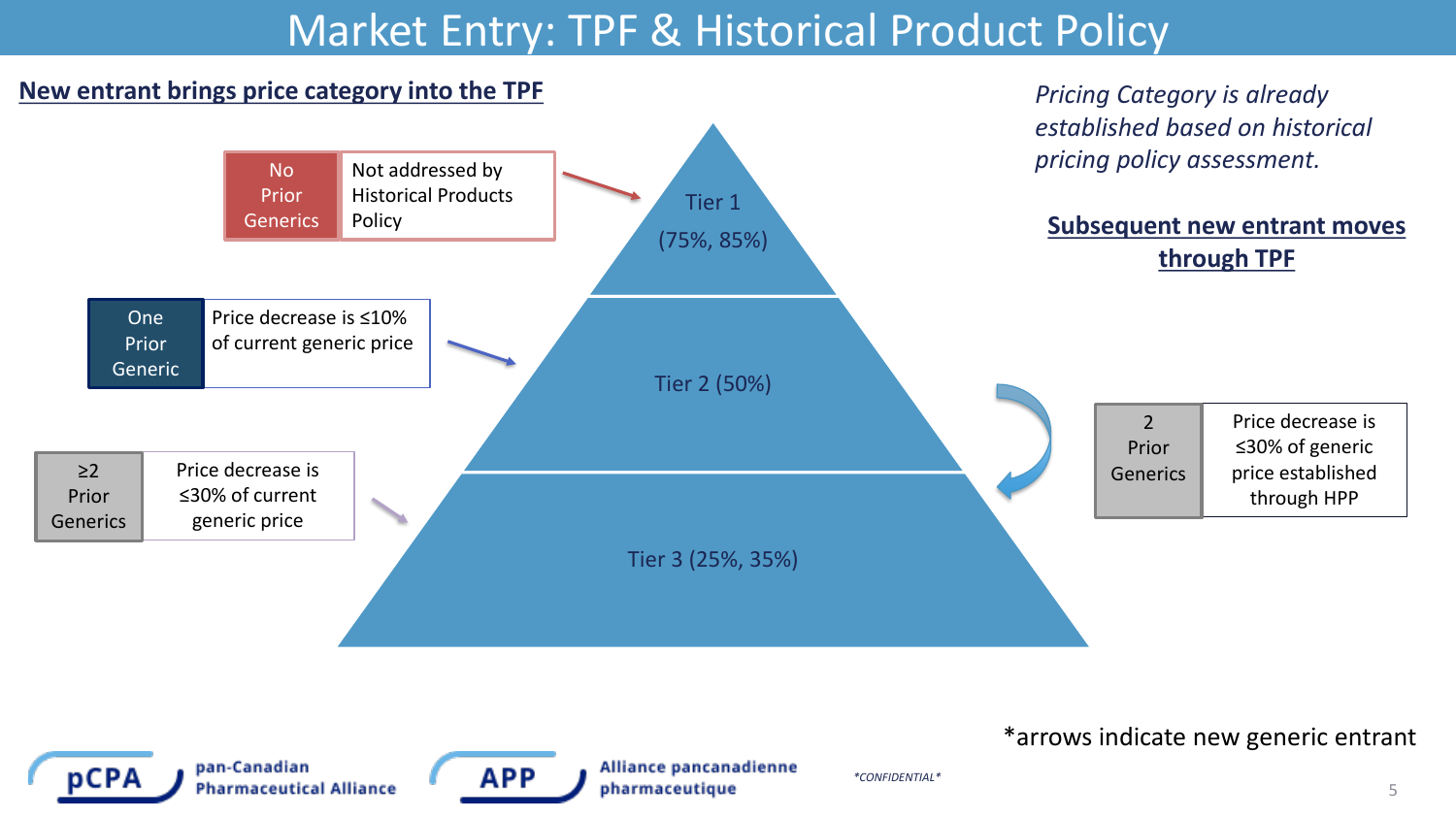#### Market Exit: TPF & Historical Product Policy

#### **Subsequent exits can move through the TPF in 2 different ways depending on the scenario:**





pan-Canadian **Pharmaceutical Alliance** 



Alliance pancanadienne pharmaceutique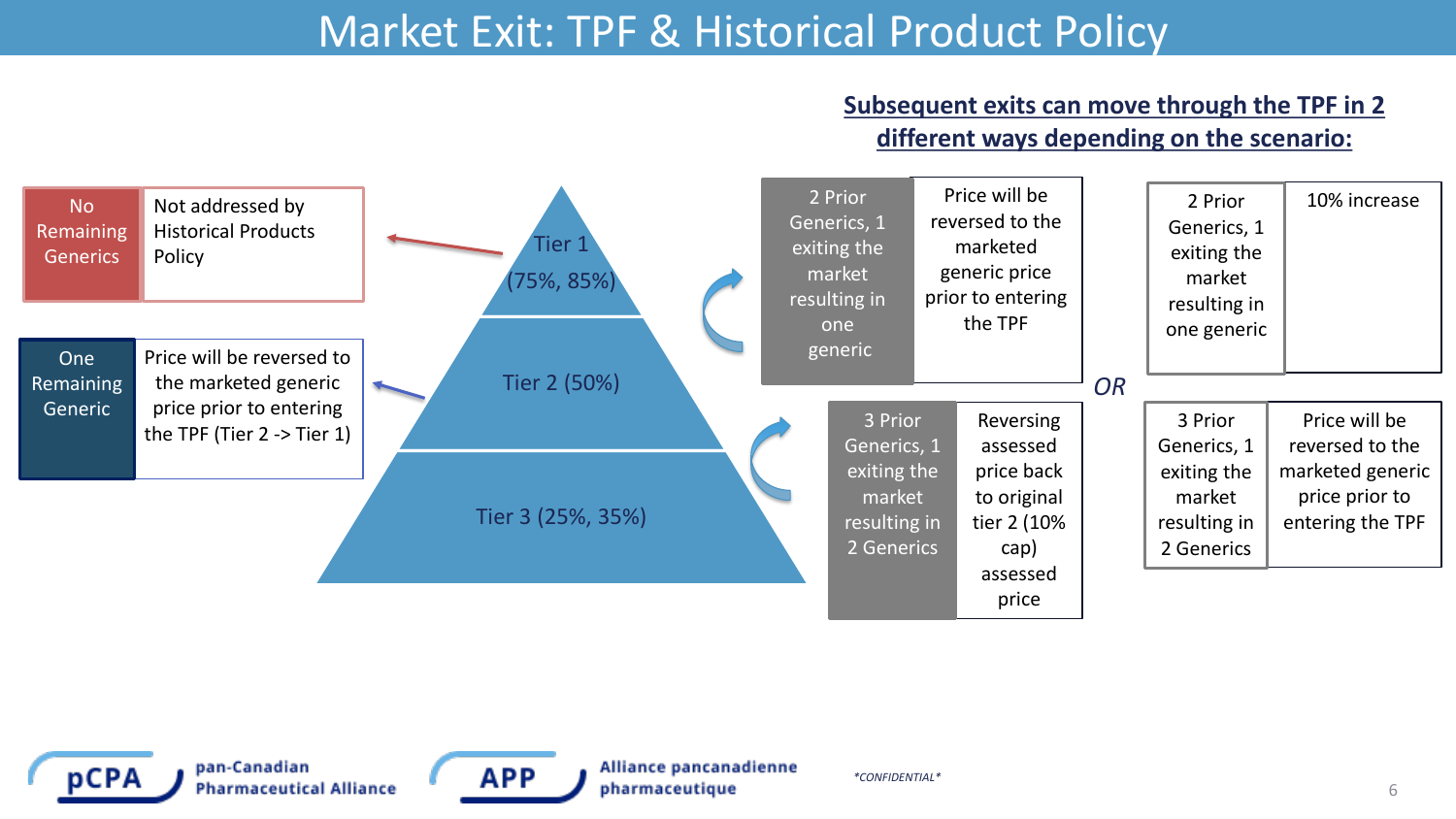# Market Exit: TPF & Historical Product Policy

| <b>Generic Competitors At</b><br><b>HPP Establishment*</b>                                                                                                                                                                                                                                                                                                                                                                                                 | <b>First HPP "Tier"</b> | <b>Highest # of Generic</b><br><b>Competitors within HPP</b> | <b>Market Exit to # of Competitors</b> | <b>HPP M.EX. Scenario</b>           |  |  |
|------------------------------------------------------------------------------------------------------------------------------------------------------------------------------------------------------------------------------------------------------------------------------------------------------------------------------------------------------------------------------------------------------------------------------------------------------------|-------------------------|--------------------------------------------------------------|----------------------------------------|-------------------------------------|--|--|
| $\mathbf{1}$                                                                                                                                                                                                                                                                                                                                                                                                                                               | $\overline{2}$          | $\overline{2}$                                               | $\mathbf{1}$                           | PGP**                               |  |  |
|                                                                                                                                                                                                                                                                                                                                                                                                                                                            | $\overline{2}$          | 3                                                            | $\overline{2}$                         | Roll back HPP Price Reduction (30%) |  |  |
| $\mathbf{1}$                                                                                                                                                                                                                                                                                                                                                                                                                                               | $\overline{2}$          | $\overline{3}$                                               | $\mathbf{1}$                           | Roll back HPP Price Reduction (10%) |  |  |
| 2 <sup>1</sup>                                                                                                                                                                                                                                                                                                                                                                                                                                             | 3                       | $\overline{3}$                                               | $\overline{2}$                         | PGP**                               |  |  |
| 2 <sup>1</sup>                                                                                                                                                                                                                                                                                                                                                                                                                                             | $\overline{3}$          | $\overline{3}$                                               | $\mathbf 1$                            | 10% increase over PGP**             |  |  |
| $\geq$ 3                                                                                                                                                                                                                                                                                                                                                                                                                                                   | $\overline{3}$          | $>3$                                                         | $\geq$ 3                               | <b>Not Eligible</b>                 |  |  |
| $\geq$ 3                                                                                                                                                                                                                                                                                                                                                                                                                                                   | $\overline{3}$          | $\geq 4$                                                     | $\overline{2}$                         | PGP**                               |  |  |
| $\geq$ 3                                                                                                                                                                                                                                                                                                                                                                                                                                                   | 3                       | $\geq$ 3                                                     | $\mathbf{1}$                           | 10% increase over PGP**             |  |  |
| $\overline{0}$                                                                                                                                                                                                                                                                                                                                                                                                                                             |                         | Any                                                          | Any                                    | <b>Not Eligible</b>                 |  |  |
| Any                                                                                                                                                                                                                                                                                                                                                                                                                                                        | Any                     | Any                                                          | $\mathbf 0$                            | Not Eligible                        |  |  |
| $\mathbf{R} = \mathbf{R} \cdot \mathbf{R} + \mathbf{R} \cdot \mathbf{R} + \mathbf{R} \cdot \mathbf{R} + \mathbf{R} \cdot \mathbf{R} + \mathbf{R} \cdot \mathbf{R} + \mathbf{R} \cdot \mathbf{R} + \mathbf{R} \cdot \mathbf{R} + \mathbf{R} \cdot \mathbf{R} + \mathbf{R} \cdot \mathbf{R} + \mathbf{R} \cdot \mathbf{R} + \mathbf{R} \cdot \mathbf{R} + \mathbf{R} \cdot \mathbf{R} + \mathbf{R} \cdot \mathbf{R} + \mathbf{R} \cdot \mathbf{R} + \mathbf$ |                         |                                                              |                                        |                                     |  |  |

If a market exit brings a generic category into the TPF, the regular TPF will apply

\*Excluding Submitted Product

\*\*Prior Generic Price (PGP): Marketed Generic Price prior to entering TPF, according to the sequence of jurisdictions



pan-Canadian **Pharmaceutical Alliance** 

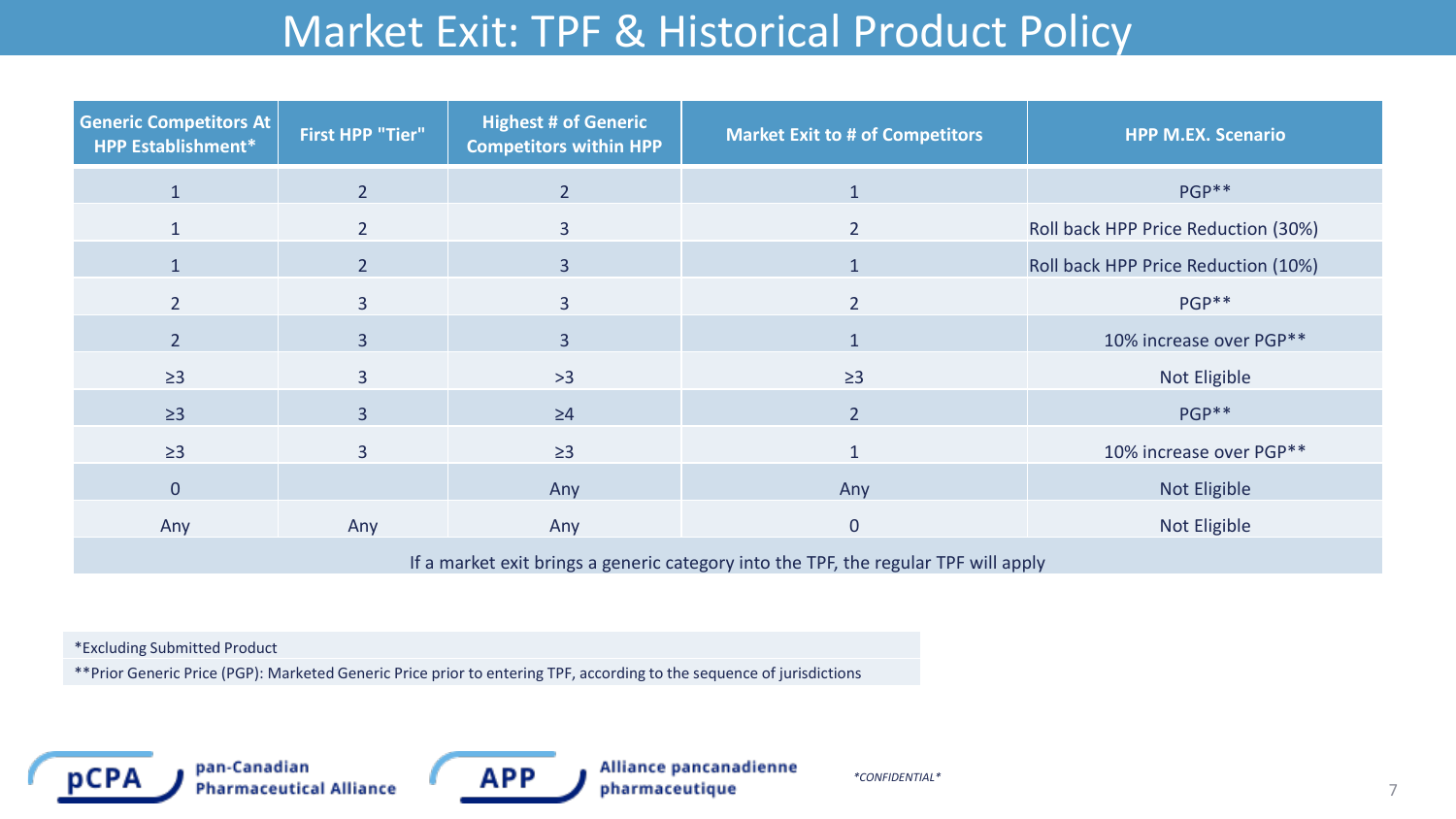## Example 1: Market Exit for Tier 1



**Product exiting the established TPF category**



pan-Canadian **Pharmaceutical Alliance** 



Alliance pancanadienne pharmaceutique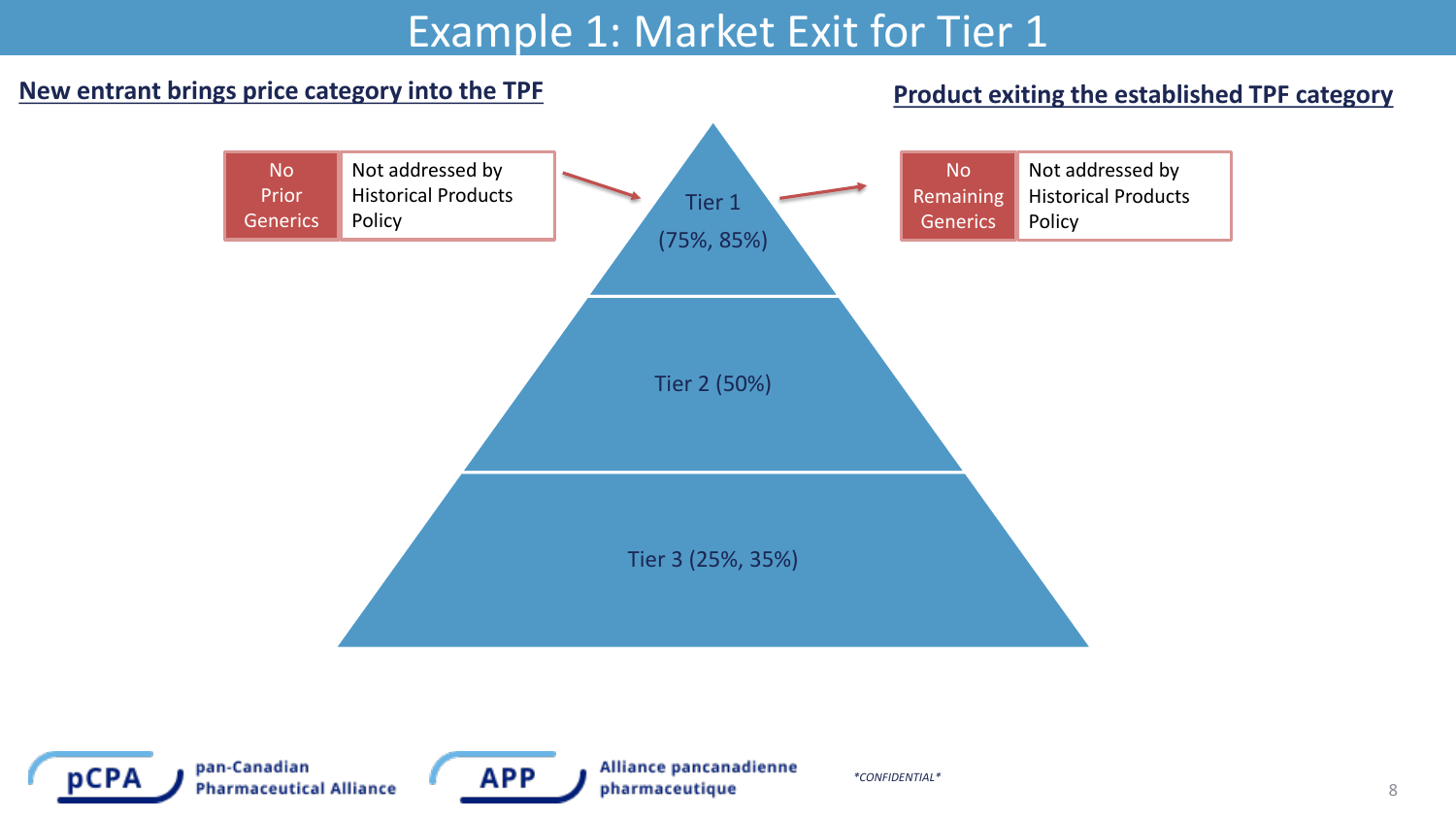# Example 2A: 2 Marketed Generics, 1 Product Exits The Market





pan-Canadian **Pharmaceutical Alliance** 



Alliance pancanadienne pharmaceutique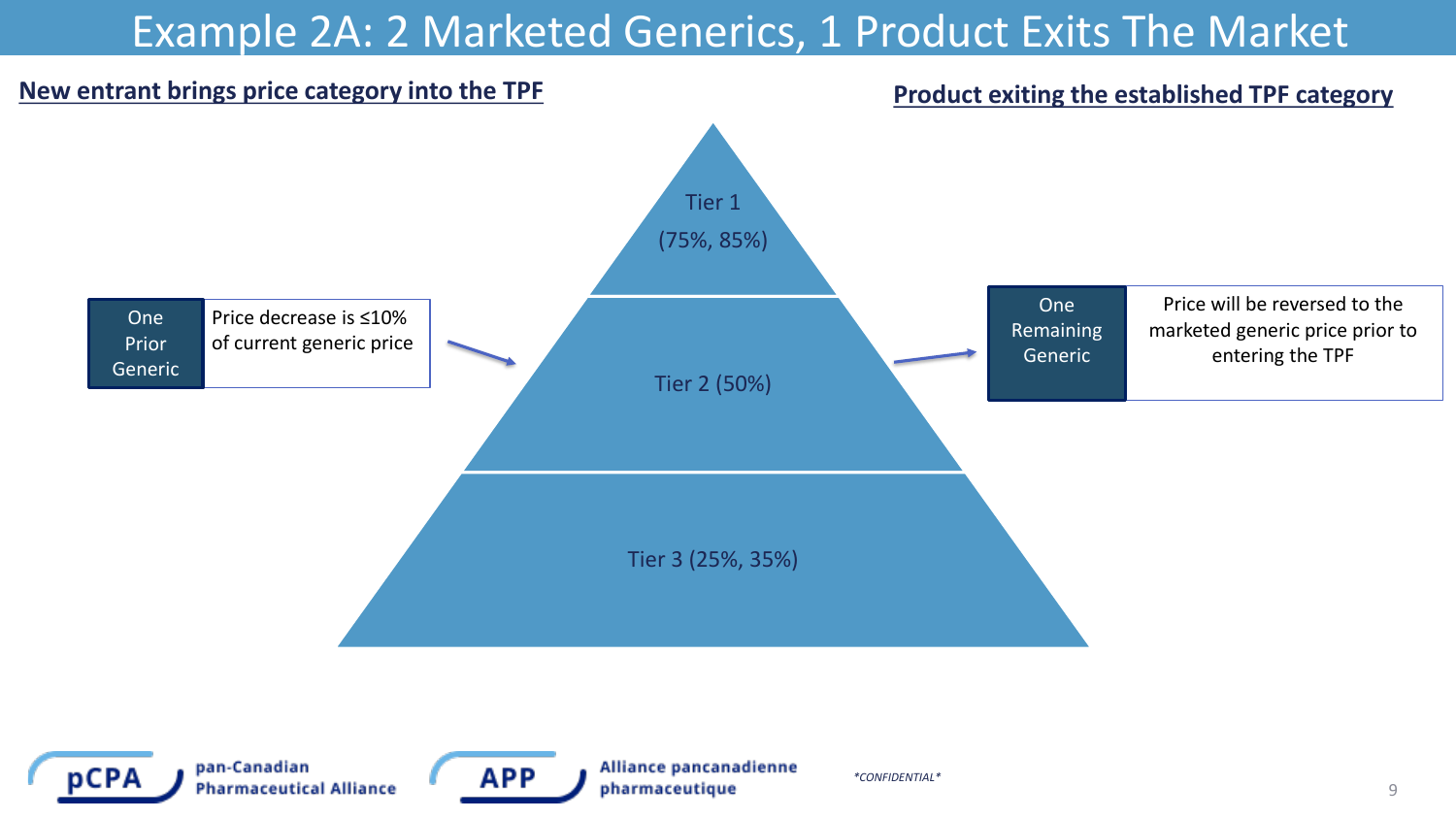# Example 2B: 3 Marketed Generics, 1 Product Exits The Market





pan-Canadian **Pharmaceutical Alliance** 



Alliance pancanadienne pharmaceutique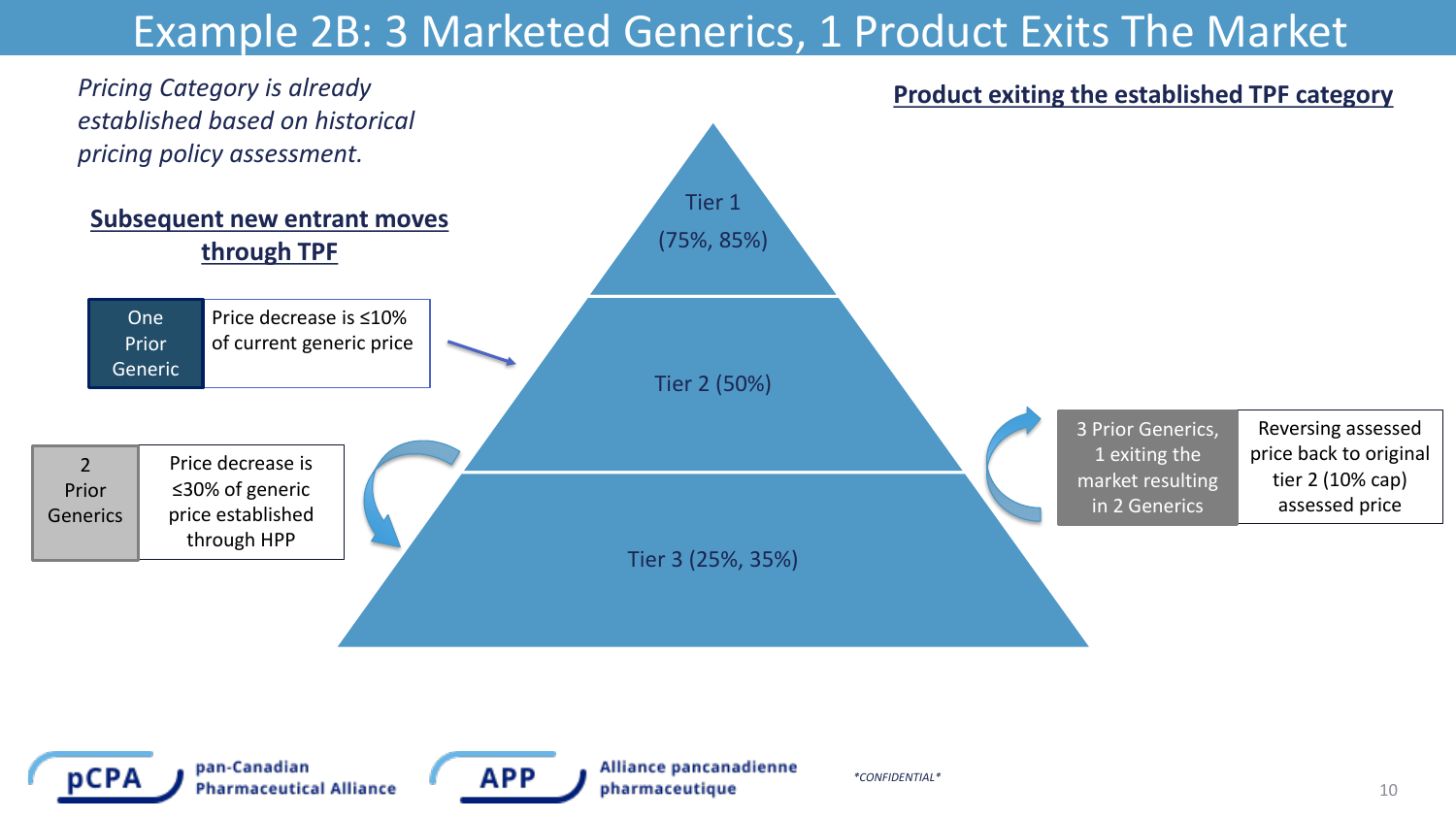#### Example 2C: Subsequent Market Exit





pan-Canadian **Pharmaceutical Alliance** 



Alliance pancanadienne pharmaceutique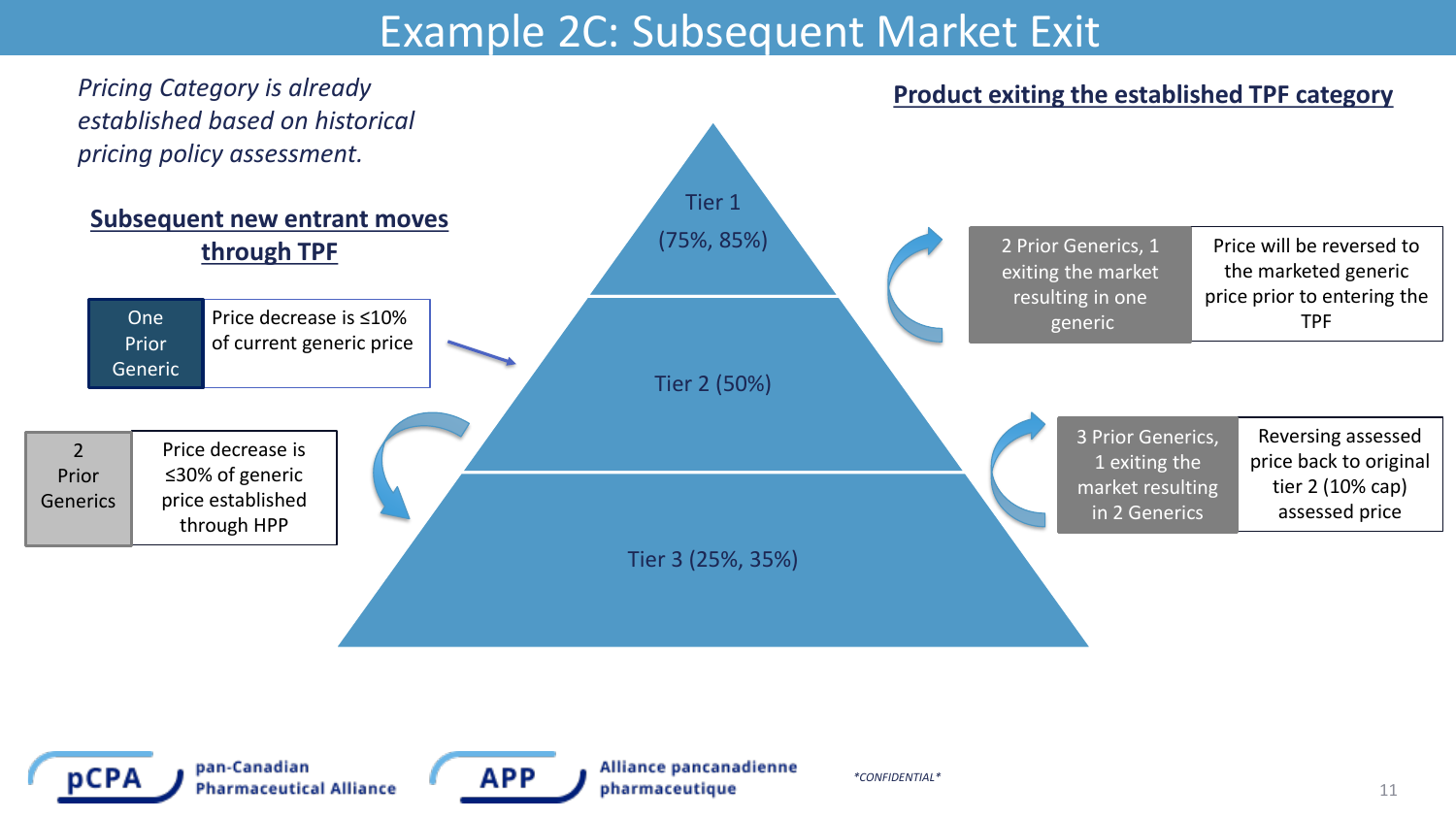## Example 2D: 3+ Marketed Generics, 1 Product Exits The Market

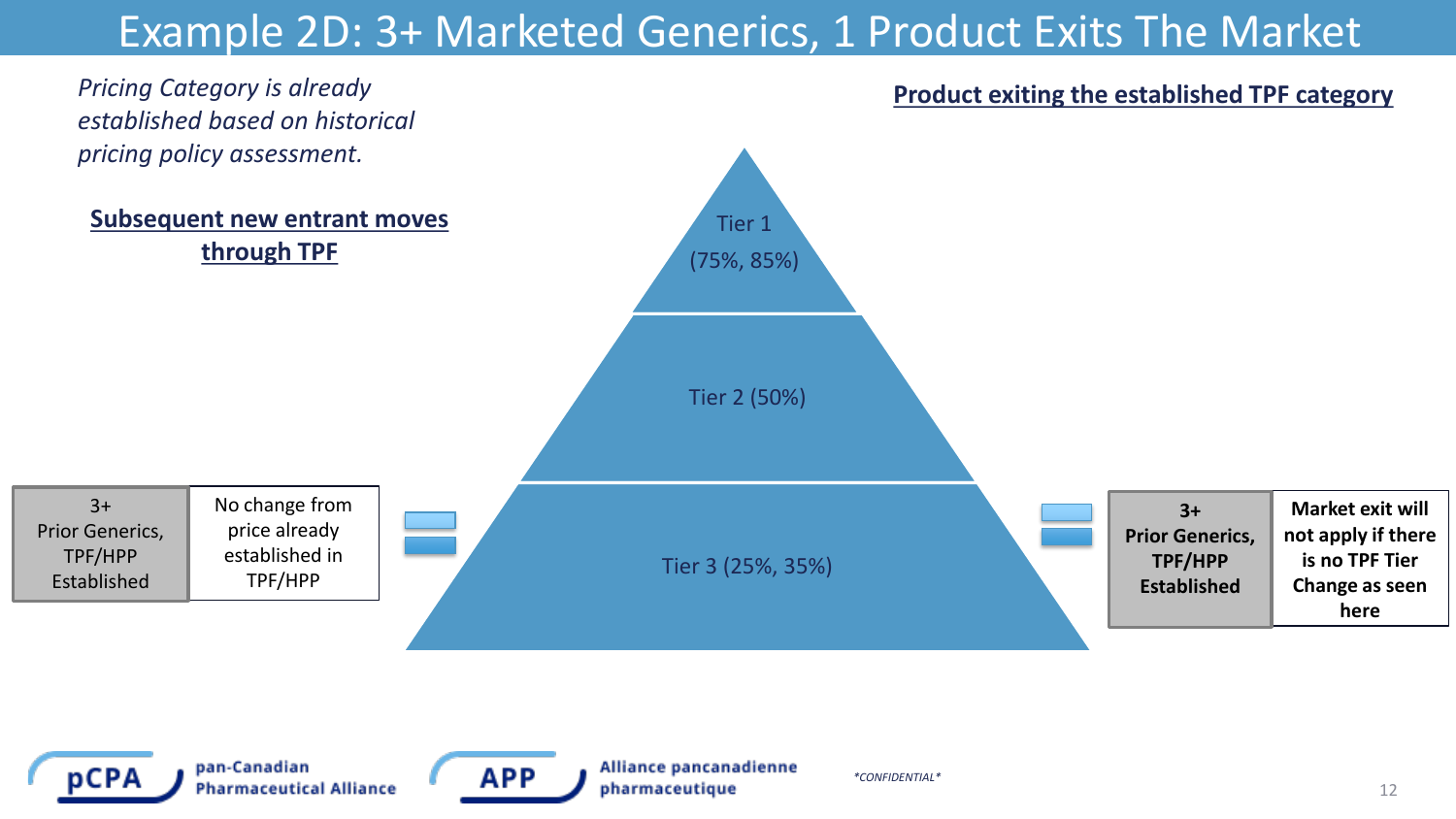# Example 3A: 3 Marketed Generics, 1 Product Exits The Market

#### **New entrant brings price category into the TPF**

#### **Product exiting the established TPF category**





pan-Canadian **Pharmaceutical Alliance** 



Alliance pancanadienne pharmaceutique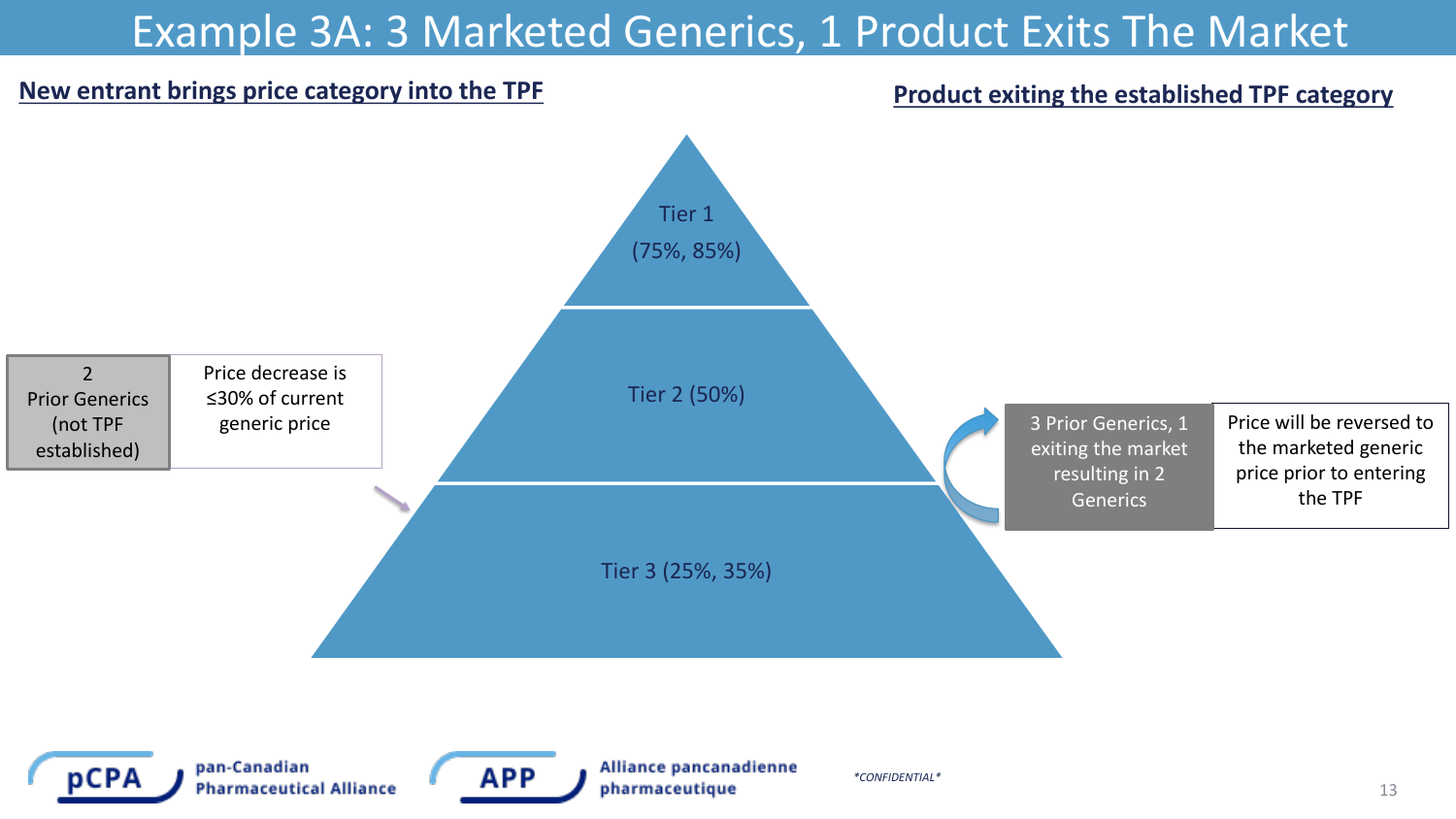#### Example 3B: Subsequent Market Exit





pan-Canadian **Pharmaceutical Alliance** 



Alliance pancanadienne pharmaceutique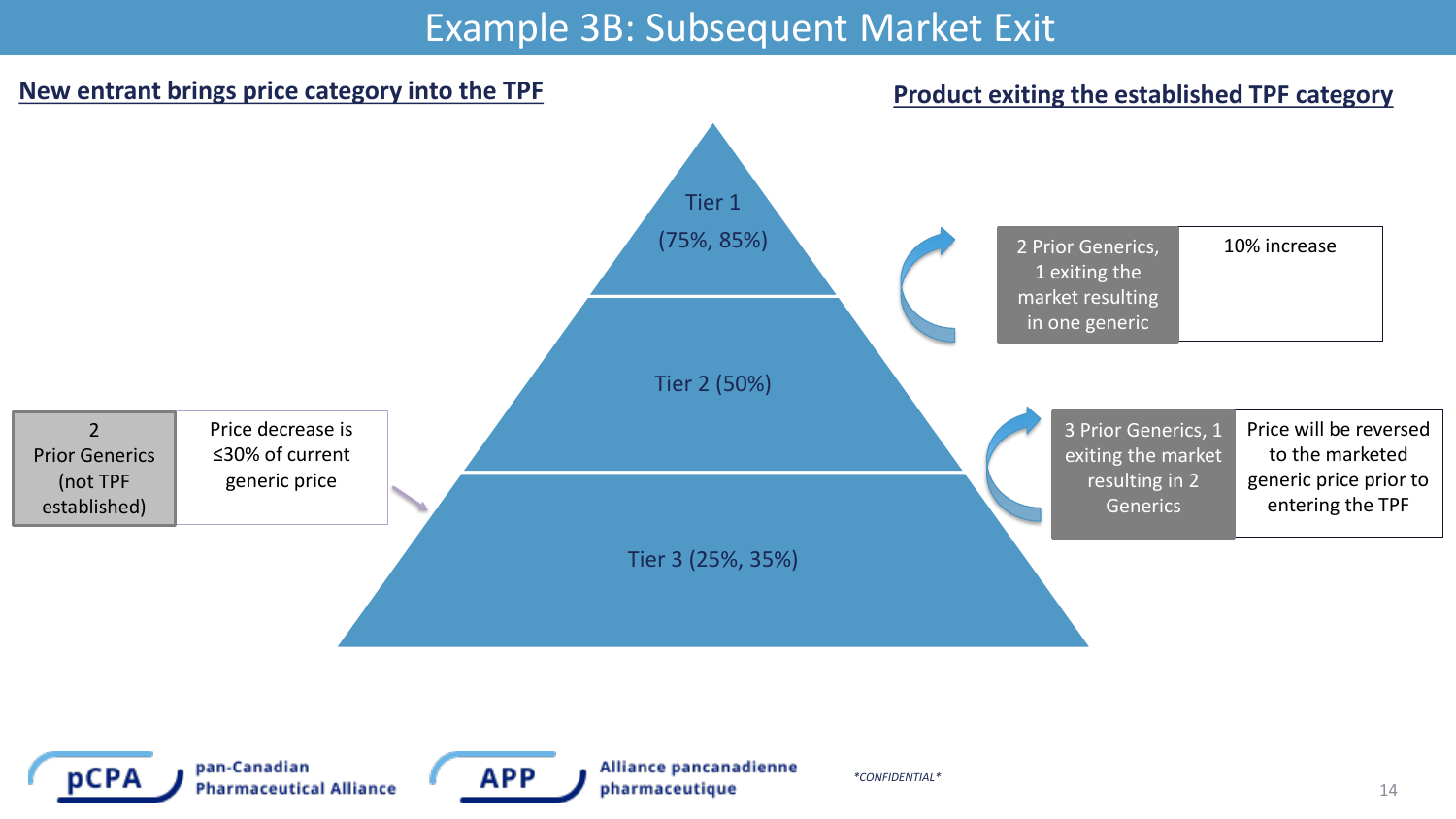#### Example 4A: When TPF Results in a Higher Price than HPP

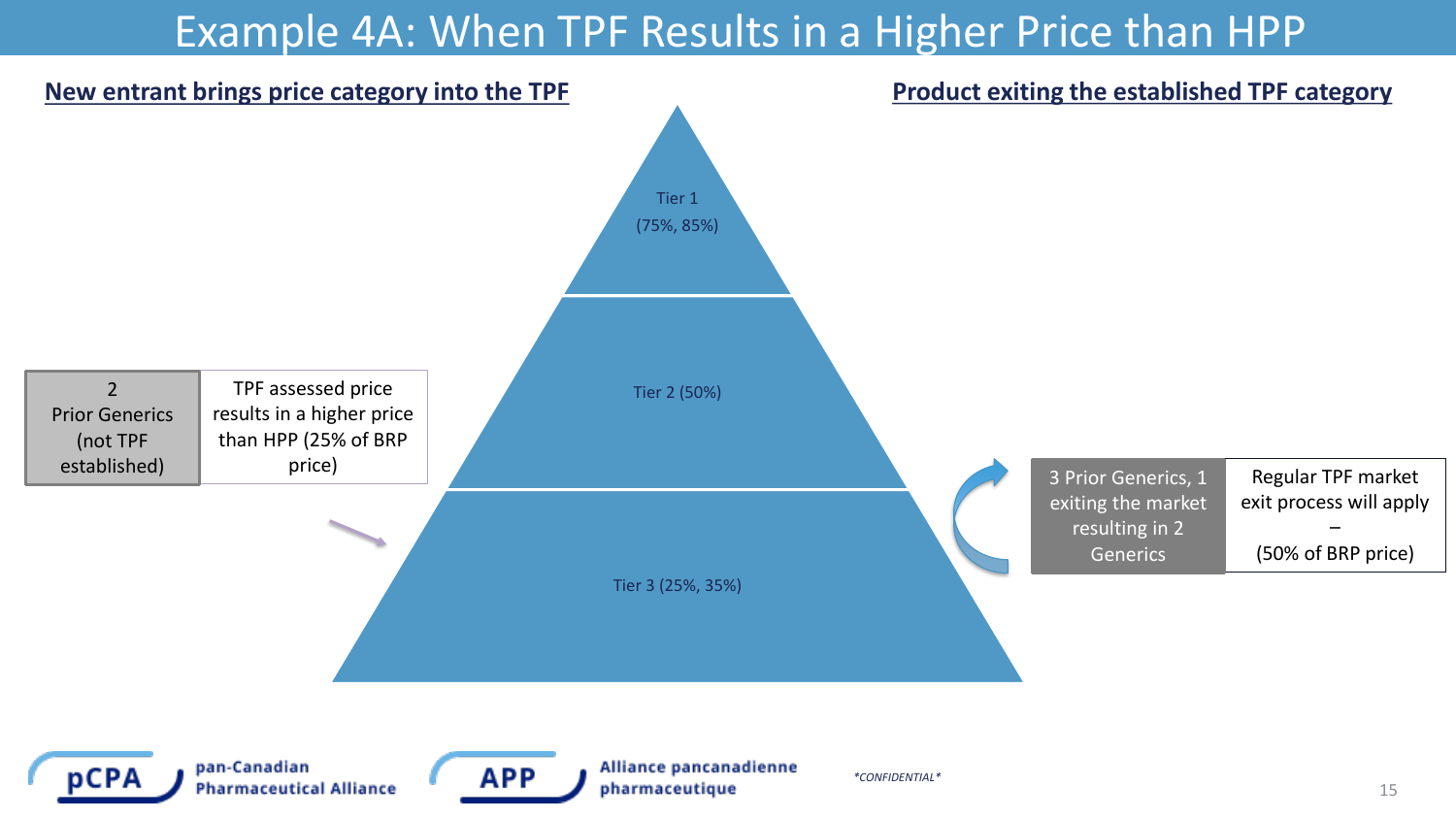#### Example 4B: When TPF Results in a Higher Price than HPP

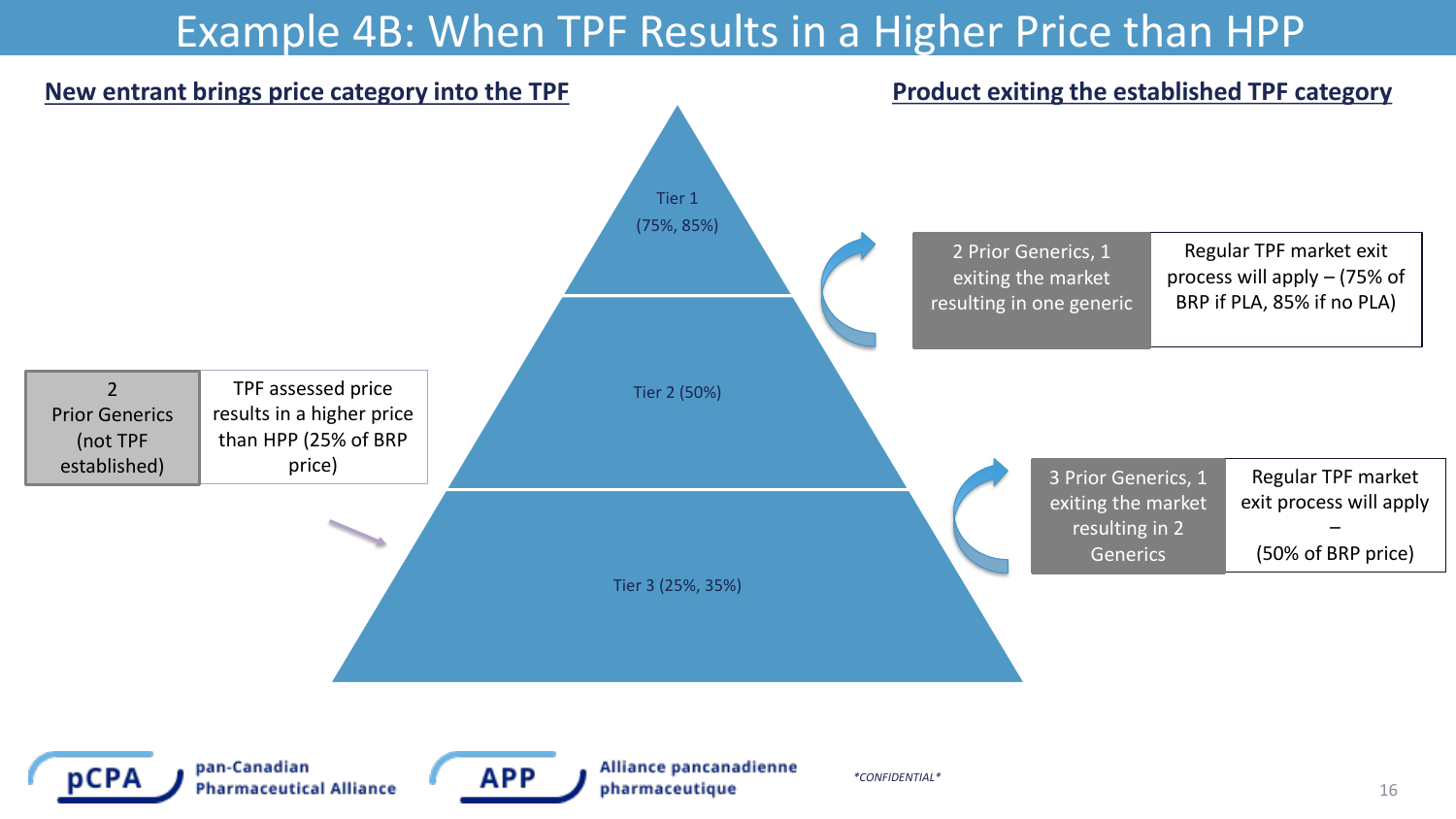## Example 5: 3+ Marketed Generics, 1 Product Exits The Market





pan-Canadian **Pharmaceutical Alliance** 



Alliance pancanadienne pharmaceutique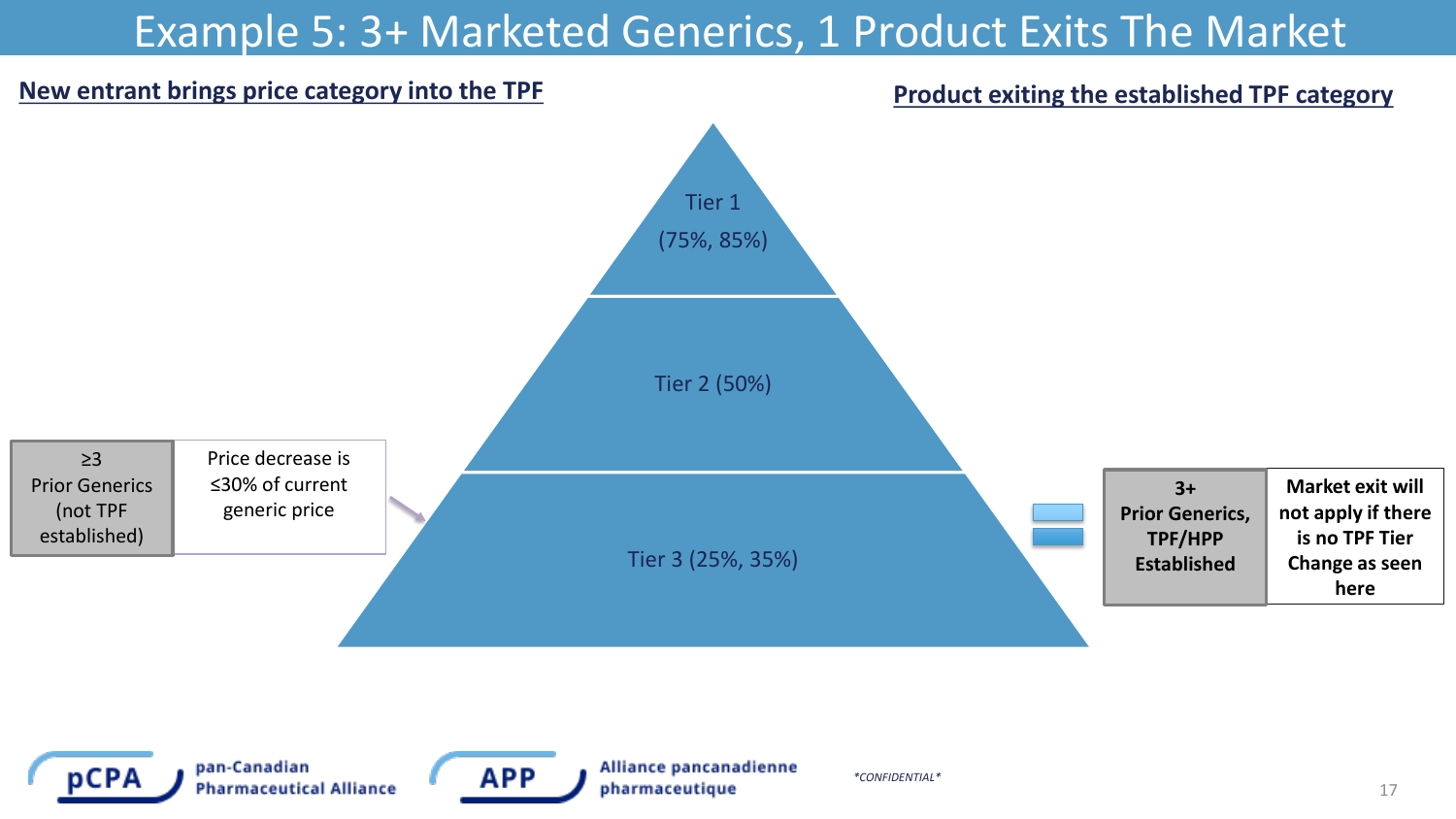#### Example 6: 3+ Marketed Generics, Product(s) Exits The Market Resulting in Tier Change



pCPA

pan-Canadian **Pharmaceutical Alliance**  APP

Alliance pancanadienne pharmaceutique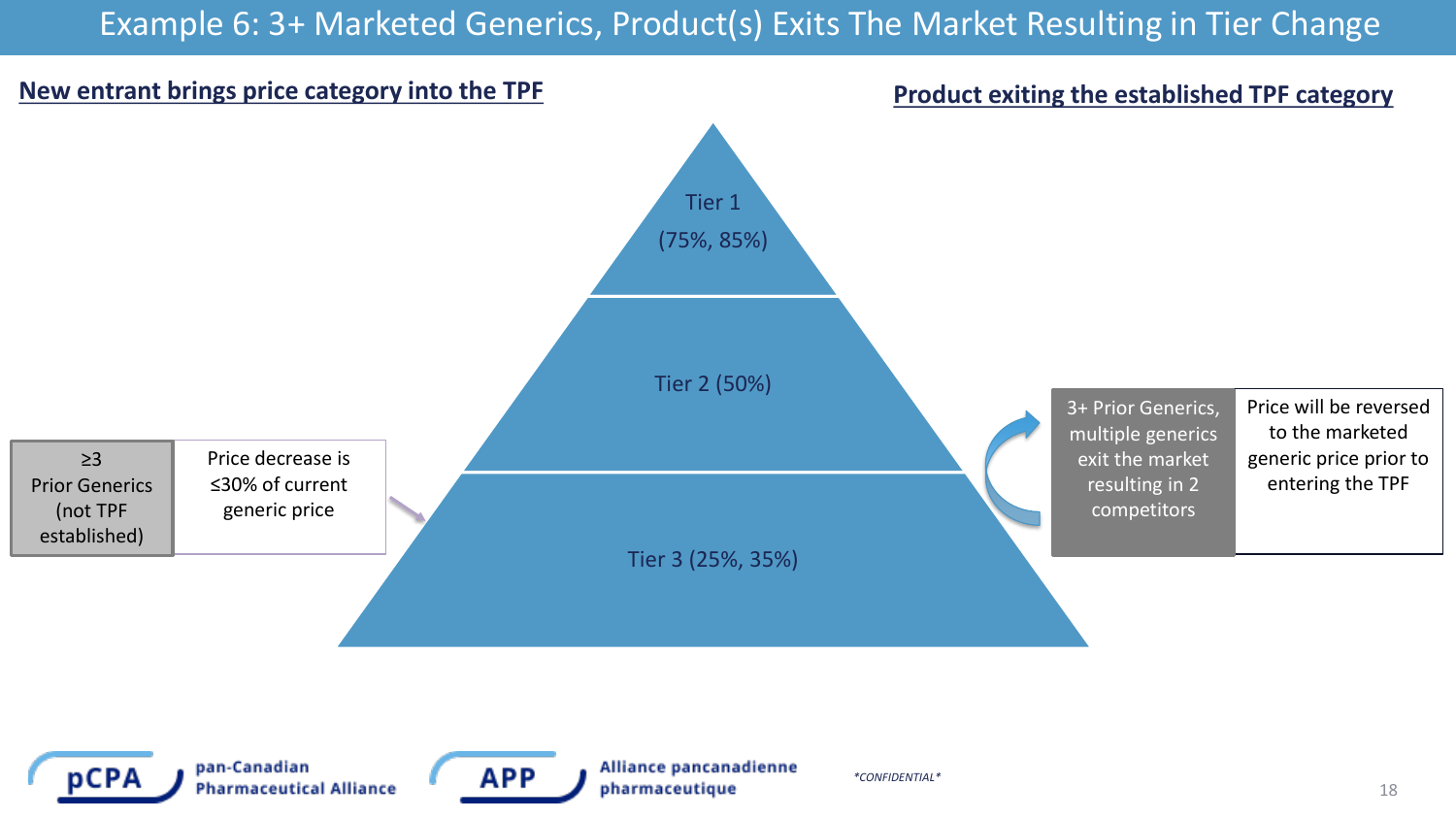#### Example 7: 3+ Marketed Generics, Product(s) Exits The Market Resulting in Tier Change



![](_page_18_Picture_2.jpeg)

pan-Canadian **Pharmaceutical Alliance** 

![](_page_18_Picture_4.jpeg)

Alliance pancanadienne pharmaceutique